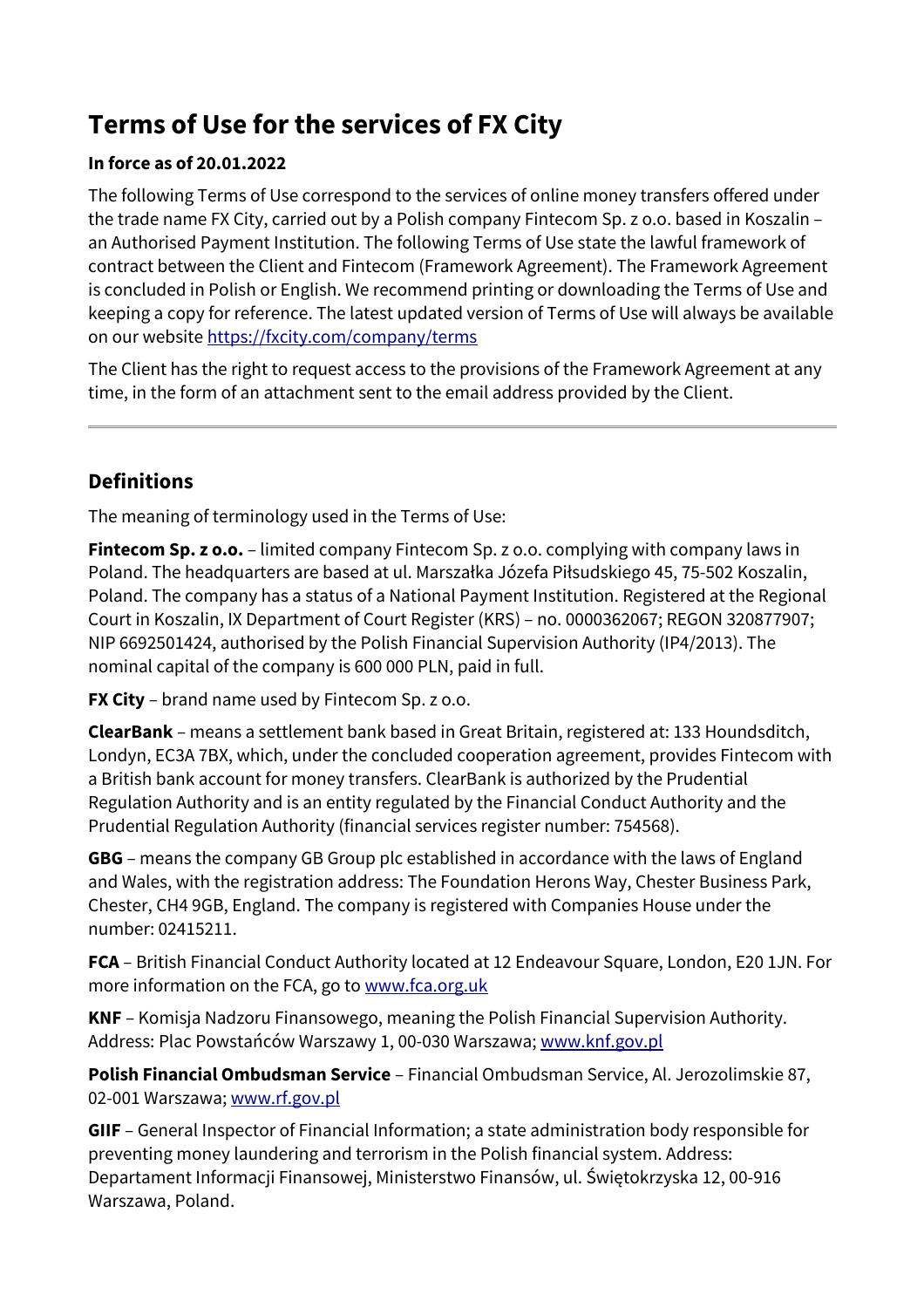**Service** – service of money transfers between Poland and other European Union countries and Great Britain

**Available Currencies** – all currencies available through the FX City service, in which Clients can request payments.

**FX City transaction system** – FX City transaction system, operated through [https://fxcity.eu,](https://fxcity.eu/) through which the money transfer service is offered.

**Client** – individual/single entity, or legal entity, which has registered with the service of FX City through an online registration form, with the aim of using the Service; the individual or company having received a Unique Client Number.

**Client Portal** – individual transaction and administrative portal created by the Client on FX City's servers, aiding the Client in completing transactions, checking transaction history and managing personal data. Portal is accessed using Safety Information.

**Client Number** – unique six-digit number given to each registered Client. The Client Number should be used in all Client communications with FX City.

**Payment Instruction** – a transfer/payment instruction or order given through the Client Portal, ordering a transfer to a bank account of the recipient of monies earlier deposited in the company bank account of Fintecom Sp. z o.o. The instruction/order includes details about the sender, the amount of money being sent, and the recipient whose account will be credited. The payment instruction always involves the exchange of currency.

**Recipient** – individual or company with a bank account in a currency available through the FX City transaction system.

**Recipient's Account** – bank account in a currency available through the FX City transaction system, operated by the Recipient's bank.

**Transaction limits** – daily and monthly limits of transactions made in the Client Panel.

**International transaction** – payment service based on FX City's acceptance of monetary funds (via internet banking) into a bank account selected by the Client, in a currency available through FX City transaction system. The transfer of said funds must be to a recipient based in a country different to that of the payer (transaction sender). An international transaction always involved the exchange of currency.

**Transaction Number** – unique number given to each transaction at the time of making a payment instruction.

**Safety Information** – e-mail address and password chosen by the Client during the registration process for the FX City transaction system.

**Rate of currency exchange** – Rate of currency exchange published on the website [https://fxcity.com/currency-exchange/rate-of-echange](https://fxcity.com/currency-exchange/rate-of-exchange) available through the FX City transaction system. The rates are also visible in the Client Portal after logging into FX City's system.

**Transaction currency rate** – the currency rate at which the Client has approved the transaction.

**Required documents** – copies of documents confirming the identity of the Client and a document confirming the Client's address of residence, produced no later than 3 months from the date of sending the documents. In the case of Company Clients, this also means documents confirming the existence of the enterprise and invoices. In certain, justified circumstances, copies of documents confirming the source of the funds may also be requested.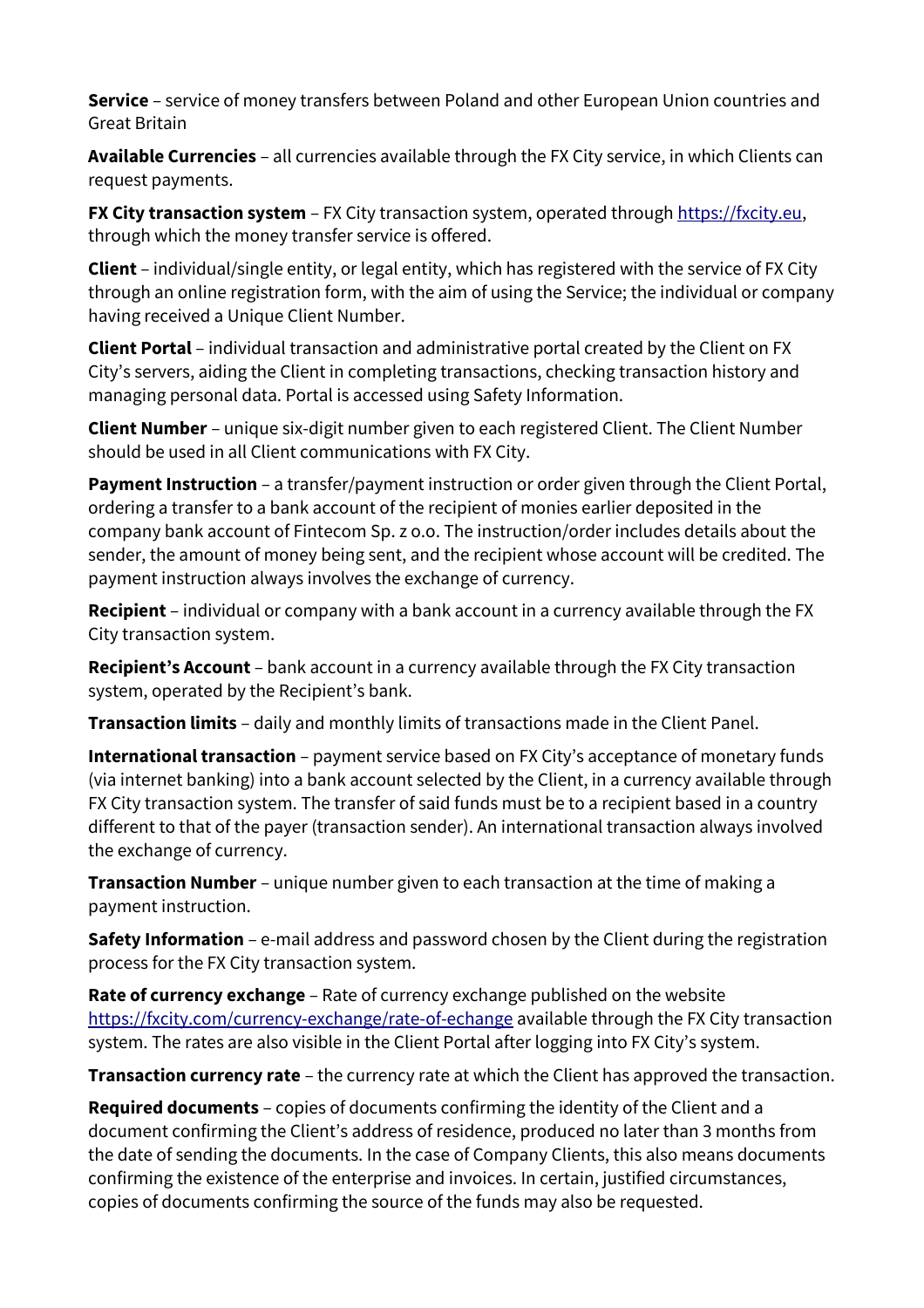**Working Day** – this includes Monday to Friday, from 08:00 – 18:00 Polish time, excluding any Bank Holidays and any additional days off work in Poland and any other countries from which the international payment is initiated.

**Bank Account** – refers to designated Client bank accounts, held directly by Fintecom Sp. z o.o., details of which will be supplied upon Client registration. The Client shall make payments into this account in the chosen currency, if he/she intends on using the service bound by these Terms and Conditions. The Client's money will be held by Fintecom Sp. z o.o. until the payment is made in accordance with the Payment Instruction made by the Client.

**Privacy Policy –** document describing aplicable in Fintecom rules regarding collecting and processing your personal data as a part of services provided. These can be found on our website –<https://fxcity.com/company/privacy-policy>

### **§ 1 General Information**

- 1. The following Terms of Use correspond to the services of online money transfers offered under the trade name FX
- 2. The service is provided by Fintecom Sp. z o.o. only in the currencies available through FX City.
- 3. Where these terms and conditions refer to Fintecom, the relevant terms and conditions refer to Fintecom Sp. z o.o., which is the owner of the FX City service.
- 4. Where these terms and conditions refer to FX City, the relevant terms and conditions refer to the transaction service of FX City.
- 5. FX City offers the services of transferring money through the FX City system only to bank accounts belonging to the named beneficiary specified by the sender, in currencies offered by FX City.
- 6. FX City does not carry out transfers that allow cash to be picked up at specified locations.
- 7. FX City does not accept cash payments into any of its bank accounts nor does it make available any cash payments from any of its bank accounts. FX City has a strict no cash policy.

### **§ 2 Registration**

- 1. The process of registration at FX City requires stating the following: complete personal details of the Client; details of the source of funds and the amount of money the Client is planning on sending. Such information is required to minimize the risk of money laundering and terrorism financing (AML/CFT).
- 2. Fintecom pays much attention to matters regarding AML/CFT, hence reserving the right to verify Client's details supplied during the registration process, alongside the documents provided by the Client as well as external databases in order to verify the basic Client data. By agreeing to these terms and conditions, the Client agrees to such verification taking place.
- 3. Fintecom cannot be held responsible for the accuracy of the personal details given by the Client during the registration with FX City as well as for any losses or damages the Client incurs due to inaccurate or incomplete details provided (this is the Client's responsibility).
- 4. The Client is obliged to immediately inform FX City as soon as they find out that any of the details given during the registration process are incorrect.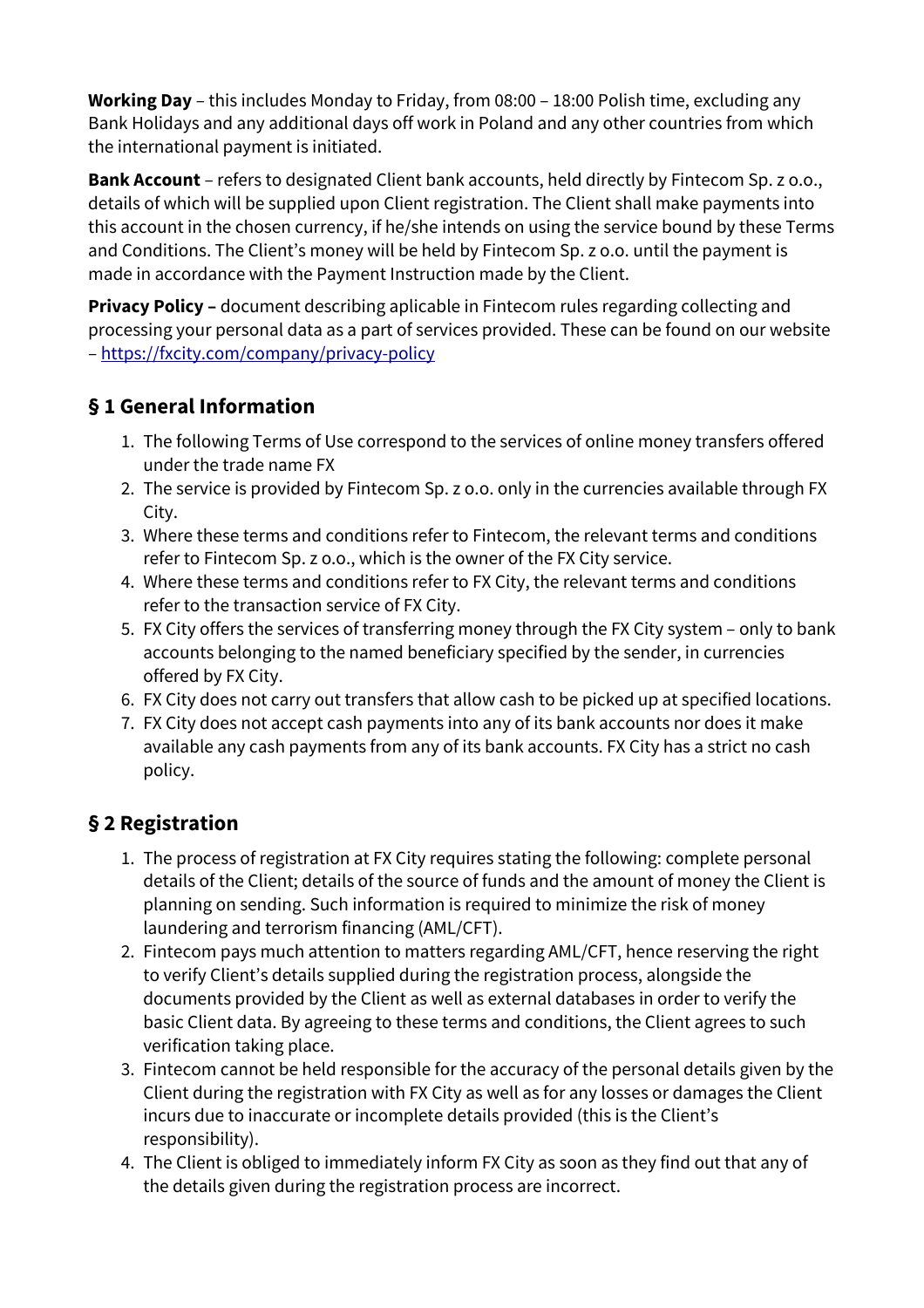- 5. After completing the Registration process, the Client will receive a Unique Client Number.
- 6. As part of the registration process, the Client will have to accept the [Terms of Use](https://fxcity.com/company/terms) and [Privacy Policy.](https://fxcity.com/company/privacy-policy)
- 7. Service users must be of 18 years of age. By registering with our service, the client declares that they are 18 years old or older. In unique circumstances, a registration is possible for persons of 16 years of age, with parental consent.
- 8. All of the information provided by the Client during the registration process or any information added at any later stage must be truthful and accurate.
- 9. During the registration process, the Client must indicate whether they are using our service for private or commercial reasons. If the service is used for commercial reasons, additional documents which confirm the registration of an enterprise will be required.
- 10.The Client's responsibility is to ensure that all registration data is accurate and up to date. Fintecom cannot be held responsible for any damages or losses incurred by the Client due to the Client's negligence in this area. Fintecom reserve the right to ask the Client, at any given time, for proof of the authenticity of the information stated in the registration form, as well as the submission of documents and other proof.

#### **§ 3 Possible Methods for International Payments**

1. The only method of transferring funds offered under the FX City services is a bank transfer to one of Fintecom's bank accounts. Once logged into the FX City system, please follow the tab 'Bank Accounts', selecting the preferred bank account to view the bank account number. The transfer has to be done from the Client's own bank account to one of England's listed bank accounts.

### **§ 4 Transfer to a Bank Account**

- 1. Only Clients who have completed the full registration process with FX City are given access to bank account numbers, to which funds can be transferred into, with the aim of transferring money to Poland or any other countries listed in our services. Bank account details are visible in the Client Portal after logging into the system.
- 2. Clients making a transfer from Poland to the country of their choice, can only transfer Polish Zlotys PLN to one of our Bank Accounts in Poland. We do not accept cash payments, only transfers made from the Client's bank account or payments made using a debit card.
- 3. Clients making a transfer to Poland from one of the countries served by FX City, shall transfer funds to one of our accounts in the country from which the funds are being sent from, using the correct currency available in the selected bank account. Details are available in the Client Panel.
- 4. After the correct Payment Instruction has been created on the FX City website, the Client receives an exchange rate offer. The Client then accepts or dismisses the offer to carry out the transaction at a fixed rate. Live rates are taken directly from the currency platform every single working day.
- 5. Before accepting the currency exchange offer, the Client is informed about fees related to the execution of the ordered payment (see: §10 'Fees and Commissions').
- 6. After the Client accepts the currency exchange offer, the Payment Instruction submitted through the FX City website is considered to have been submitted successfully. The Client is required to povide funds within a maximum of 24 business hours from the moment of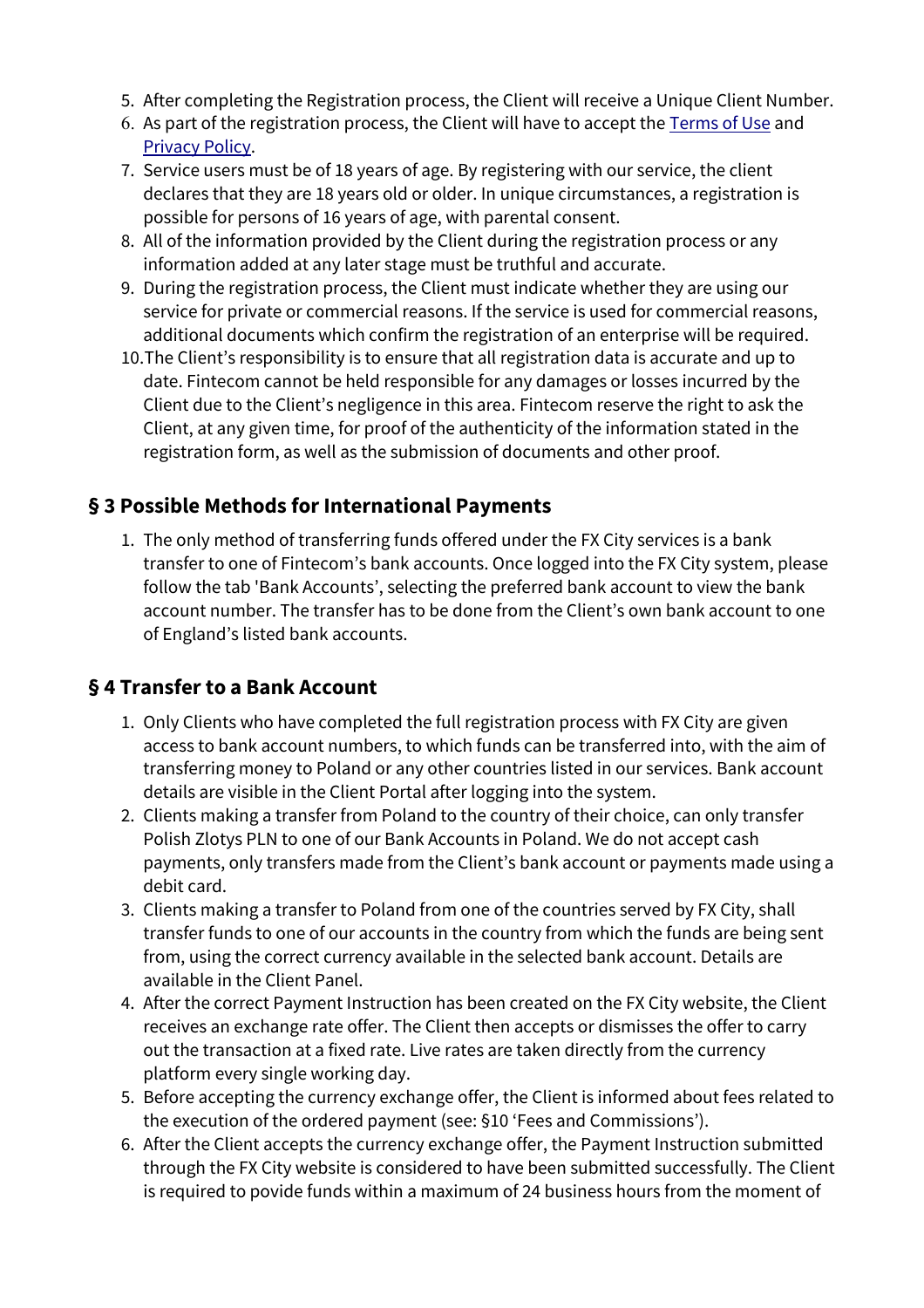accepting the currency exchange offer and submitting the Payment Instruction.

- 7. If the funds are not transferred by the Customer within max. 24 business hours, it results in the cancellation of the currency exchange order and the Payment Order.
- 8. The Client transfers an amount in accordance with the Payment Instruction to one of FX City accounts. The payment is moved onto the final stage once the funds have been credited to Fintecom's account.
- 9. Transfers to Fintecom's accounts may only come from bank accounts registered by Clients. We do not accept transactions from third parties who have not registered in FX City's transaction system.

### **§ 5 Transfer Notification (Payment Instruction)**

1. Each Client has a responsibility to notify FX City about the transfer to one of Fintecom's bank accounts as well as a responsibility to make a Payment Instruction, which states the recipients' details, including the account where the international transfer is to be sent. The moment the Client submits the Transfer Notification on their User Panel is when the transfer is recognised by Fintecom. In the event of Fintecom receiving a Transfer Notification on a day which is not a business day, it is deemed that the order has been received on the first business day after that. The sender of the transfer has to give us specific details that are essential to make the international transfer – full name of the recipient, their address, exact amount that has been transferred into Fintecom's account as well as the recipient's bank account details. After the confirmation of the above details, we will check their accuracy and will only then go on to make the transfer.

#### **§ 6 Money Transfer Limits**

- 1. We do not accept cash payments into any of our bank accounts.
- 2. If the sender wants to transfer a one-off amount that exceeds the equivalent of 1000 EUR or if they send a few smaller transfers, the sum of which exceeds the equivalent of 1000 EUR, they must send us a copy of required verification documents before they make the transfer.
- 3. Fintecom is not responsible for any delays caused due to lack of required documents.
- 4. If the sender would like to transfer an amount that exceeds 10,000 EUR as a one-off payment or during a period of three months, then they are required to provide a copy of documents confirming the source of these funds. In justified cases, we reserve the right to ask for those documents even when smaller amounts are sent.
- 5. Payments can only be made via an online transfer from the registered Client's bank account.
- 6. The amount for a one-off transfer (sent to Fintecom using online banking) cannot be higher than 50 000 EUR for transfers to Poland or 250 000 PLN for transfers from Poland. However, in certain circumstances, we will accept larger transfers, only once all conditions have been discussed with one of our operators.

### **§ 7 Realisation Time**

1. The international transfer is made straight away as soon as we record a payment to one of our accounts, followed by a correct Payment Instruction and registration of funds. The money will arrive in the recipients' account as soon as possible, and no later than the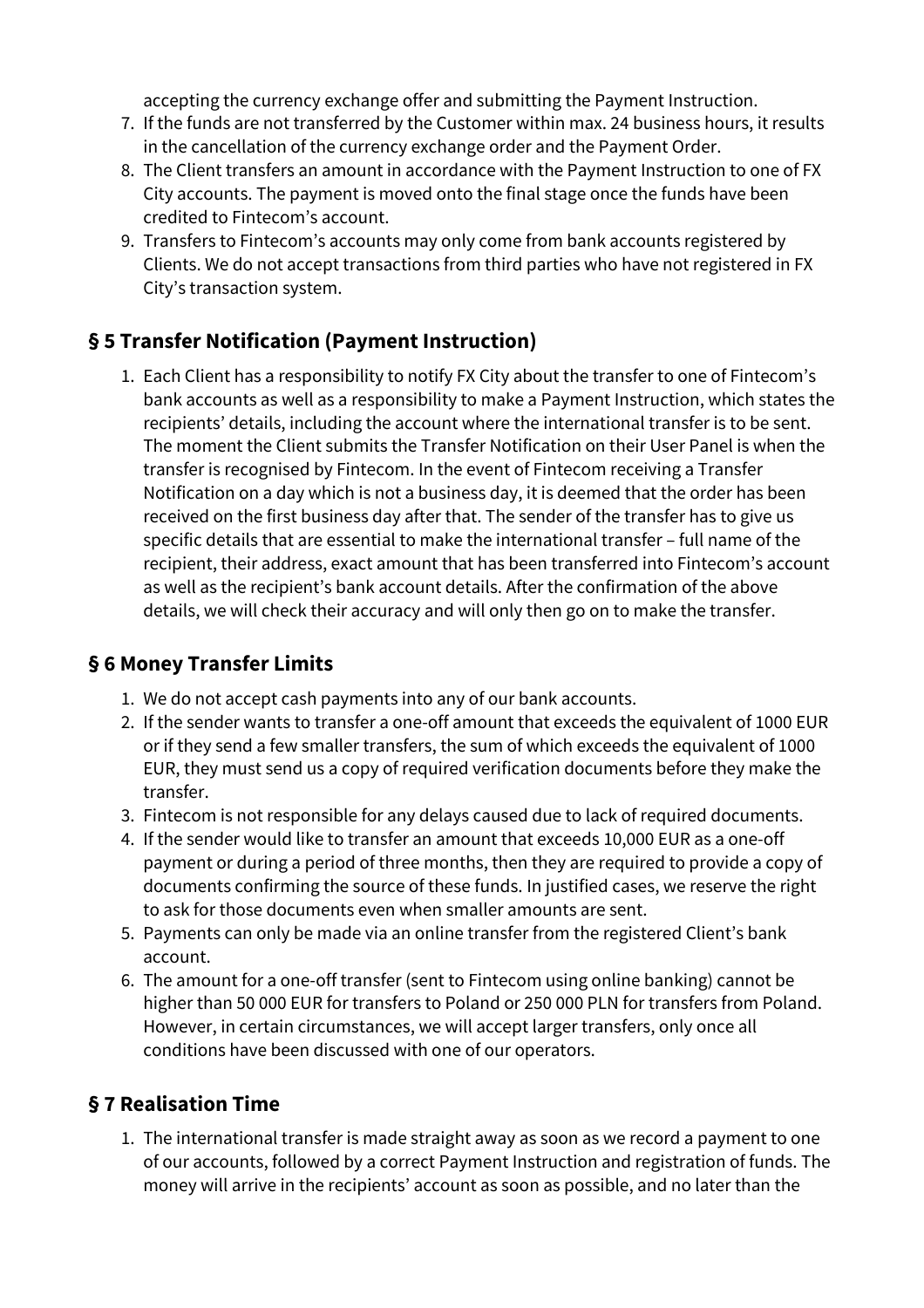next working day. In practice, Fintecom carries out transfers within a few minutes up to a few working hours, every working day, depending on the recipient's bank.

- 2. If the Payment Instruction is made after 17:00 (Polish time) or if we receive it on a day that is not a working day in Poland, then the Payment Instruction is treated as if it had been submitted the next working day.
- 3. After the Payment Instruction has been submitted, the Client should provide funds to complete the transaction within 24 hours at the latest. If funds are not received during this time, the Payment Instruction will be automatically cancelled. The time in which the Client provides the funds depends on the Client as well as the Client's bank, and this has an effect on the speed in which the transaction is carried out.

### **§ 8 Transfers Put on Hold**

Fintecom has the right to put a transfer on hold in the following circumstances:

- 1. There is a justified suspicion to believe that money laundering or terrorism financing is taking place.
- 2. There is justified suspicion to believe that another crime is taking place.
- 3. The Client has not provided us with required documents.
- 4. The Client did not update their documents (as per our request).
- 5. The Client has submitted unreadable, unclear, incomplete or not up to date documents.
- 6. The Client has not sent a correct Payment Instruction.
- 7. If there is a discrepancy between the amount stated in the Payment Instruction and the amount actually transferred into one of Fintecom's accounts
- 8. There is reason to believe that the Client is acting with intent to harm third parties or that their actions may harm Fintecom's reputation.
- 9. If a request to suspend the transaction is received from GIIF.
- 10.If a request to suspend the transaction is received from the prosecutor.
- 11.If there is a justified suspicion that the client's transaction or funds are related to a fiscal offense or a crime other than money laundering or terrorist financing.

## **§ 9 Fees and Commissions**

- 1. All international transfers ordered through the FX City system are charged with fees depending on the size of the transaction, the transaction currency as well as the country of the sender and recipient. The detailed amount of fees is visible in the Client's Panel (e.g. in the calculator) and at the time of submitting the Payment Instruction.
- 2. The Client is informed about the payment at the stage of creating a Payment Instruction, and before accepting the proposed exchange offer. The amount visible in the Payment Instruction, which must be paid in order to make the transfer, takes into account the above fees.
- 3. Fees are taken from the incoming payment amount. The payment amount minus the fee is then converted and sent to the recipient.

## **§ 10 Currency Exchange Rate**

1. Clients are constantly updated on the current exchange rate. The rate is published on the home page of [https://fxcity.com/,](https://fxcity.com/) as well as on the Client Portal, after logging in. The Client should check the rate before they make a transfer and fill out a Payment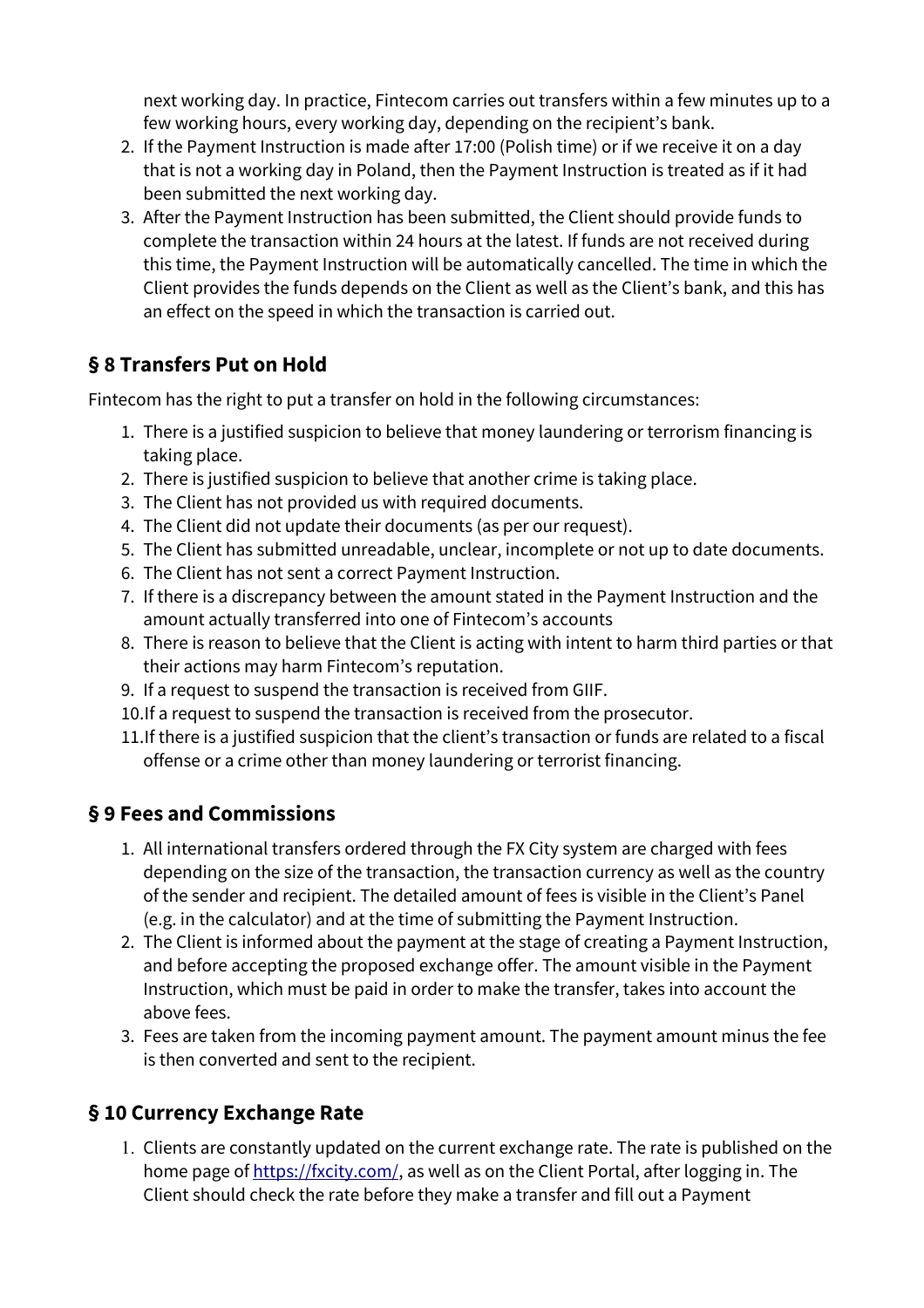Notification.

- 2. The currency exchange rate has four decimal places. The published current rate is known as the live rate.
- 3. We are able to offer the best exchange rate during working hours of most European banking currency platforms, i.e. between 8:00 am and 6:00 pm Polish time.
- 4. The funds paid in by the Client are calculated using the exchange rate which was in force at the time the Payment Instruction was created, and when the Client accepted the exchange rate offer.
- 5. By sending funds, the Client confirms that they wish to proceed with the transaction using the currency rate reserved at the time of placing the Payment Instruction.
- 6. Once the money is received in our bank account, the currency rate is reserved for the Client, and will not change even if the transfer is put on hold due to incomplete information or lack of required documents, or even if the transfer was carried out on a non-working day and will be completed the next possible working day.

## **§ 11 Using Our Services**

- 1. A Client who has made a transfer to one of Fintecom's bank accounts and has filled out a Payment Instruction form gives Fintecom permission to transfer the money from one of the countries listed to Poland or from Poland to one of the countries listed (international payment).
- 2. International transfers are made by converting the funds from the currency of the sender, to the currency used in the recipient's country, using the exchange rate reserved when placing the Payment Instruction.
- 3. The Client cannot change or cancel the Payment Instruction submitted to FX City once the funds have been received, as once the Payment Instruction is placed and rate offer is accepted, the process of sending the money to the recipient has begun, and therefore Fintecom cannot return the funds to the sender's account. In certain circumstances, Fintecom may attempt to cancel the Transaction as per the Client's request, only if the funds have not yet been sent to the recipient's account.
- 4. Incoming and outgoing payments are always recorded in FX City's transaction system used specifically for our services.
- 5. Each transaction has a unique transaction number, which is stated in the transaction history, found in the Client Panel.
- 6. Once the Client completes a Payment Instruction, he will receive an e-mail receipt confirmation. The status of the transaction can also be viewed under 'Transaction History' in the Client Portal.
- 7. After the transfer has been made, the Client will be informed via e-mail and the status of the transaction under 'Transaction History' in the Client Portal will change to completed.
- 8. Customers who have provided their own GG (Gadu-Gadu) messenger number in their User Panel, additionally receive information about the transfer in the form of a short text message.
- 9. All information regarding the Client's transactions, including: transaction numbers, recipients' data, amounts and currencies of transactions, fees, rates, currency dates – are available at all times in the 'Payment History' section of the User Panel.
- 10.The Client confirms that they do not transfer or have not received any funds from criminal or unlawful activity.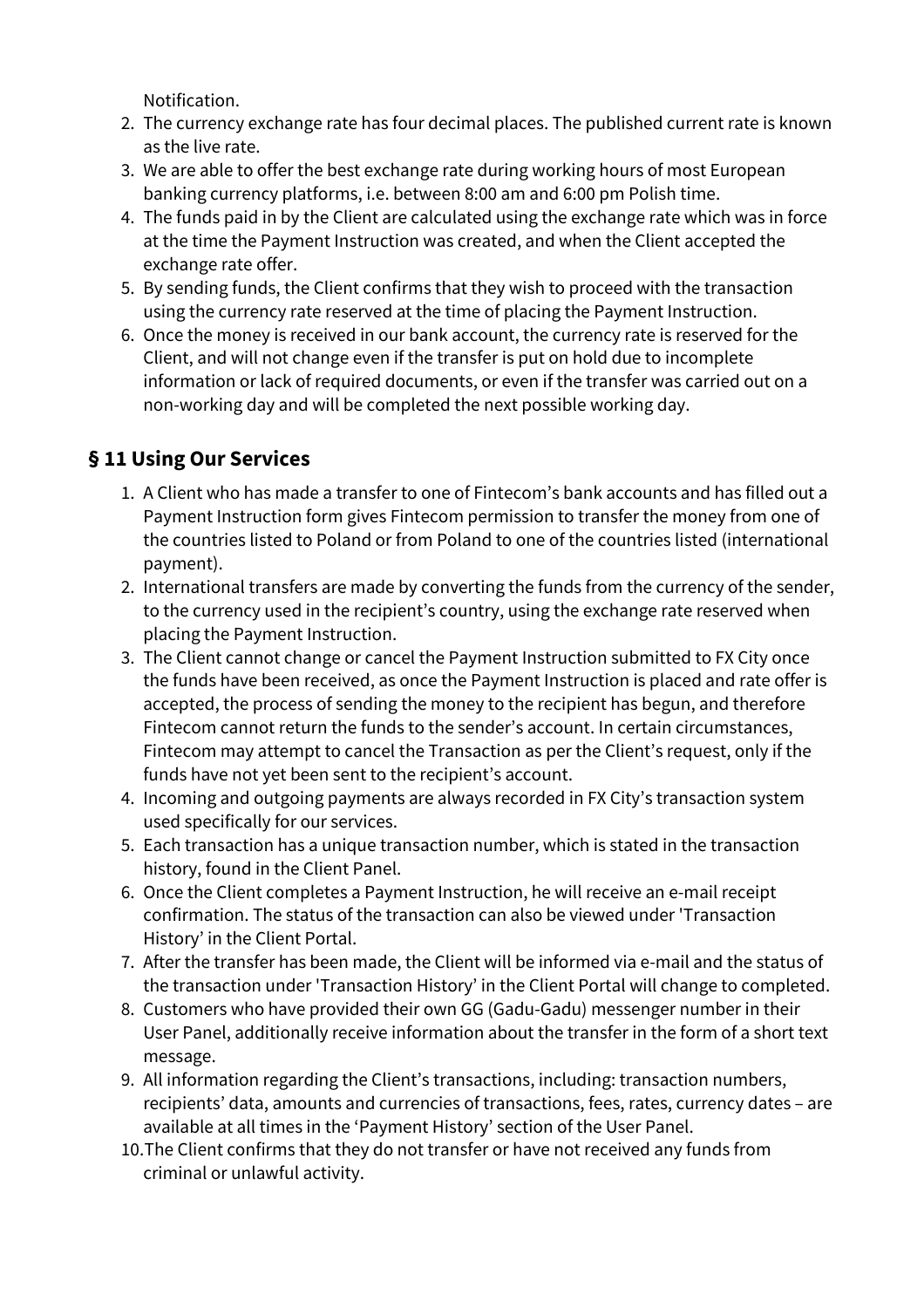#### **§ 12 Return of Funds**

1. In circumstances where the Client requests a return of funds sent to one of our accounts, or in cases where we are forced to return the funds because the Client has given incorrect details of the recipient (e.g. wrong bank account number), Fintecom will return the funds, as per the Client's request, to the sender's bank account, only if the funds have not yet been transferred to the recipient's account.

All returns will be liable for additional return fees:

- 3,00 GBP for returns to UK accounts in GBP
- 3,00 EUR for returns to Euro accounts in EUR
- 15,00 PLN for returns to Polish accounts in PLN
- 30,00 NOK for returns to Norwegian accounts in NOK
- 75,00 CZK for returns to Czech accounts in CZK
- 2. In circumstances where a return has to be made through no fault of the Client, Fintecom may waiver the return fees taken from the return funds.

### **§ 13 Limited Liability**

- 1. Fintecom cannot be held responsible for any losses a Client may incur due to a transfer being made as per the Payment Instruction through the FX City transaction system.
- 2. Fintecom is only responsible for the protection of the funds entrusted to it and the correct execution of the Payment Order, in accordance with the instructions received from the Client.
- 3. Fintecom cannot be held responsible for any harm or losses incurred due to any delays caused by a third party, i.e. Polish or other international banks, power cuts or lack of Internet connection which make it impossible for Fintecom to carry out the service in the time period previously specified.
- 4. Fintecom cannot be held responsible for any misunderstandings or conflicts that may arise between the sender and recipient of the international transfer.
- 5. Fintecom is not obliged to carry out the service under special circumstances which Fintecom has no control over, and which make it impossible to provide the service.
- 6. The Client accepts full responsibility for any actions that occur due to the Client's negligence of required safety measures with regards to giving access to own Client Panel on FX City's website, own bank account, or safety information to unauthorised parties.
- 7. Fintecom accepts no responsibility to the Client for any losses that may be incurred, or any gains or potential benefits missed out on.
- 8. These Terms and Conditions, and general Terms of Use, do not make Fintecom responsible to any entity or party other than the Client, and cannot be used for legal action against Fintecom by any party other than the Client him/herself.
- 9. It is forbidden to make transfers from a bank account that is not the Client's own bank account. Any attempt to do so would be taken very seriously and any attempt to use a payment instrument that is not owned by the Client will be treated as fraud.
- 10.Using of Fintecom's bank accounts for any unlawful activities such as fraud or money laundering is strictly forbidden. Fintecom will inform appropriate government bodies of any suspicious activity. The service users must not abuse or avoid user restrictions set out by Fintecom for the services provided.
- 11.It is the Client's responsibility (and not Fintecom's) to ensure that they are sending or receiving funds from individuals or companies, or are selling or buying goods, in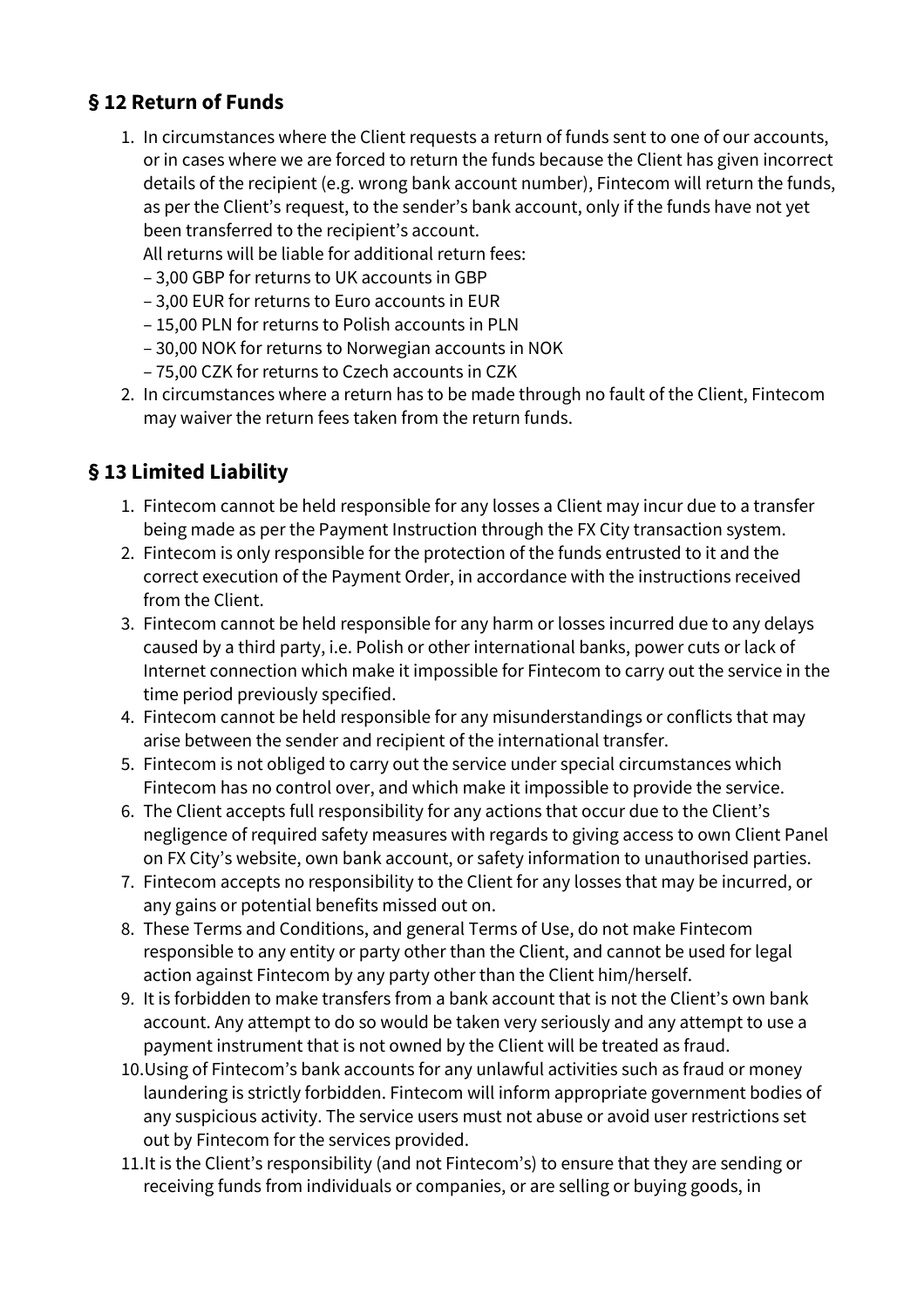accordance with the law. If the Client doubts in any way the legitimacy of goods received or bought, they should not, under any circumstances, make a payment.

### **§ 14 Client Contact**

- 1. In order to use the service and effectively communicate with Fintecom, the Client must have the following: access to a computer, or other device with access to Internet, an email address and telephone number. All contact and transaction notifications can be directed to Fintecom via the above-mentioned means of communication.
- 2. FX City customer support team may contact the Client via e-mail or any other means with regards to providing a service. The most common means of contacting the Client is by sending the Client a direct message in their Client Portal, alongside an e-mail notification. The Client has a responsibility to regularly check that their email account and other ways of communication stated in the registration form are functioning well, and to immediately read any information sent via the Portal. We cannot be held responsible for any losses incurred due to the Client's negligence in this matter.
- 3. We ask that the Client number is stated every time a Client tries to contact FX City. During a telephone call, in order to verify the caller, we may ask the Client to answer additional questions or to provide us with their telephone access password, which would have been set up during the registration process.
- 4. Fintecom holds the right to send text messages or emails with any information regarding any changes to the transaction system, changes in the Terms and Conditions or Privacy Policy, technical breaks or any other important matters regarding the service provided. Such information will not constitute marketing materials.
- 5. FX City Clients may receive a newsletter electronically, which will inform the Client of any new functions, events, promotions, special offers or competitions. The newsletter will only be sent to those Clients, who have explicitly given their permission to receive marketing news from Fintecom. The Client can choose to stop receiving these types of communications at any time, simply by requesting this change in their Client Portal. Any newsletters sent out via e-mail will also give the Client the ability to opt out from receiving any future newsletters.
- 6. The Client may contact FX City at any time by sending a message to our Customer Services department. Current contact details are published at website [https://fxcity.com/contact.](https://fxcity.com/contact) A preferred method of contact is by sending the operator a direct message via the Client Portal, once logged in.

### **§ 15 Complaints Procedure**

- 1. All complaints should be sent to Fintecom Sp. z o.o. in accordance with the Complaints Procedure, found under [https://fxcity.com/company/complaints.](https://fxcity.com/company/complaints) A complaint can be sent directly to Fintecom Sp. Z o.o. address or by logging into the Client Portal at FX City.
- 2. If Fintecom accepts their commitment to the Client, this will, in all circumstances, be limited to the amount specified in the Payment Instruction in the FX City system and corresponding with the actual receipt into Fintecom's account.
- 3. The right to request compensation for a service provided incorrectly is given to the Client only if they immediately inform FX City of their wrongdoing, no later than 13 months after the service had been provided.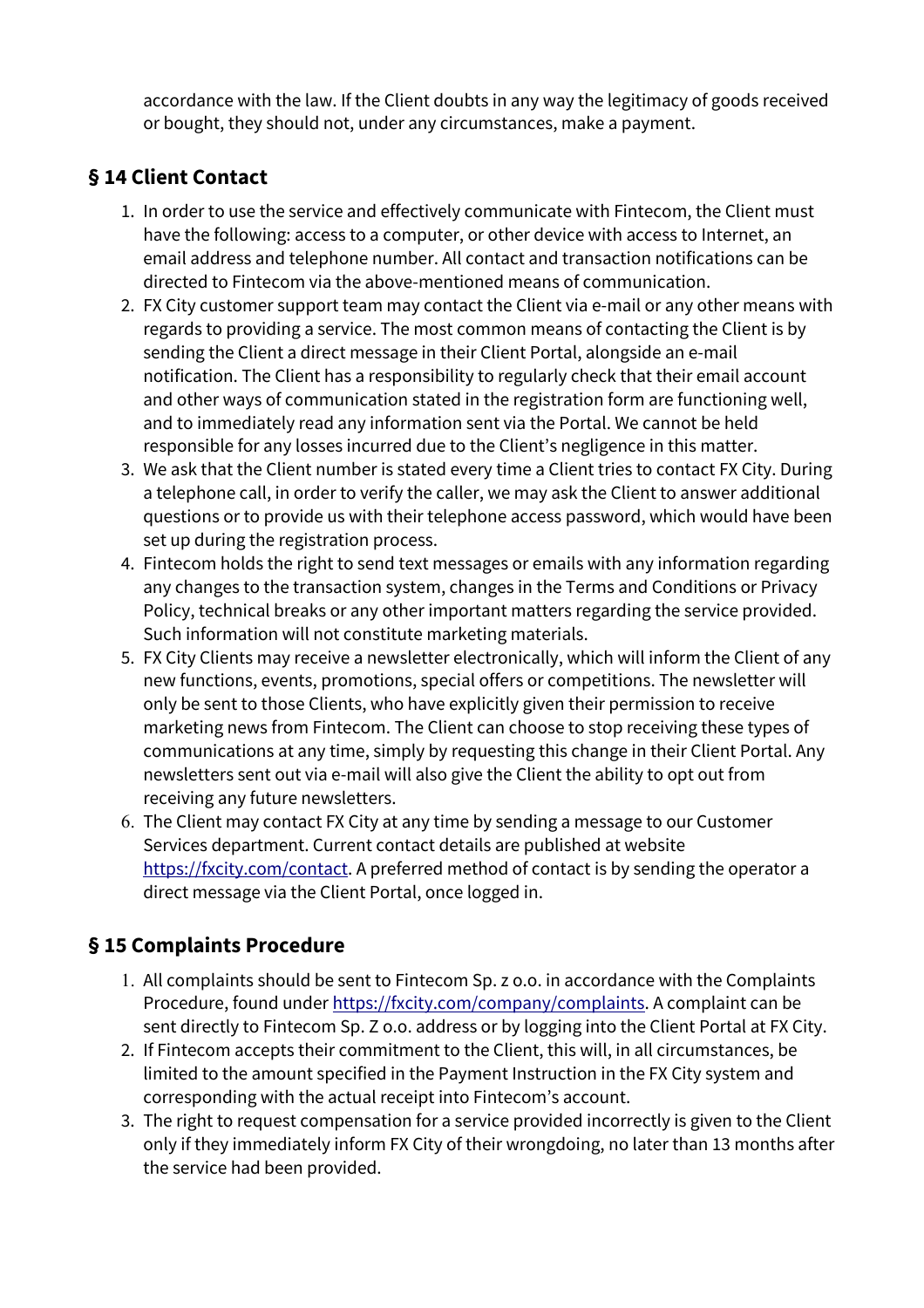### **§ 16 Client's Personal Data**

- 1. Processing of personal data through Fintecom will be done in line with the Privacy Policy, which is enclosed on our website<https://fxcity.com/company/privacy-policy>and in the Client Portal. By accepting the Terms of Use, the Client also accepts the terms of our Privacy Policy.
- 2. Fintecom collects, processes and stores Client's personal data (in order to carry out its services) in accordance with the Regulation of the European Parliament and of the Council (EU) 2016/679 of 27 April 2016, relating to the protection of physical persons and personal data processing, as well as the fluid movement of such data, and the repeal of the directive 95/46/WE (general directive on protection of data).

### **§ 17 Discontinuation of Service Provision**

- 1. The Client has the right to terminate the Framework Agreement at any time, in turn, deactivate their Client Portal and discontinue to use the services provided by FX City.
- 2. The Deactivation of the Client Portal does not mean that any data held about the Client by Fintecom is deleted. In accordance with appropriate laws, the data, along with transaction history, shall be stored for a period of 5 years from the date of termination of the business relationship with the customer.
- 3. Fintecom has the right to terminate framework agreement with Client maintaining 2 month notice.
- 4. Fintecom has the right to put on hold or close a Client Portal without prior notice in the following circumstances:

– Any of the above Terms of Use or any other terms with regards to the service provided have been breached by the Client,

– Violation of the law or evidence to suspect violation of the law or any terms and regulations relating to the use of the service by the Client,

– There is enough evidence to suspect that the Client is involved in some criminal or unlawful activity, money laundering or financing of terrorism,

– The Client has not submitted required documents or refuses to update documents already held.

– The Client has continuously reserved a live currency rate using the FX City transaction platform, without providing the appropriate funds required with the 24-hour period.

## **§ 18 Final Remarks**

- 1. In case where the service cannot be provided by Fintecom, the Client is not eligible for compensation under the Financial Services Compensation Scheme (FSCS) or the Polish Bank Guarantee Fund, because services provided by FX City are not bank services under the government guarantee. However, Client's funds are protected under the safeguarding of designated client accounts.
- 2. Money received from the Client for the execution of payment transactions, in the amount to be transferred to the recipient, is kept separate and at no time combined with other funds held by Fintecom.
- 3. The customer accepts the Terms and Conditions when he or she submits a Payment Instruction using the FX City service.
- 4. Fintecom has the right to change the Terms and Conditions at any time, taking into account the 2-month period to announce any changes to the Clients.